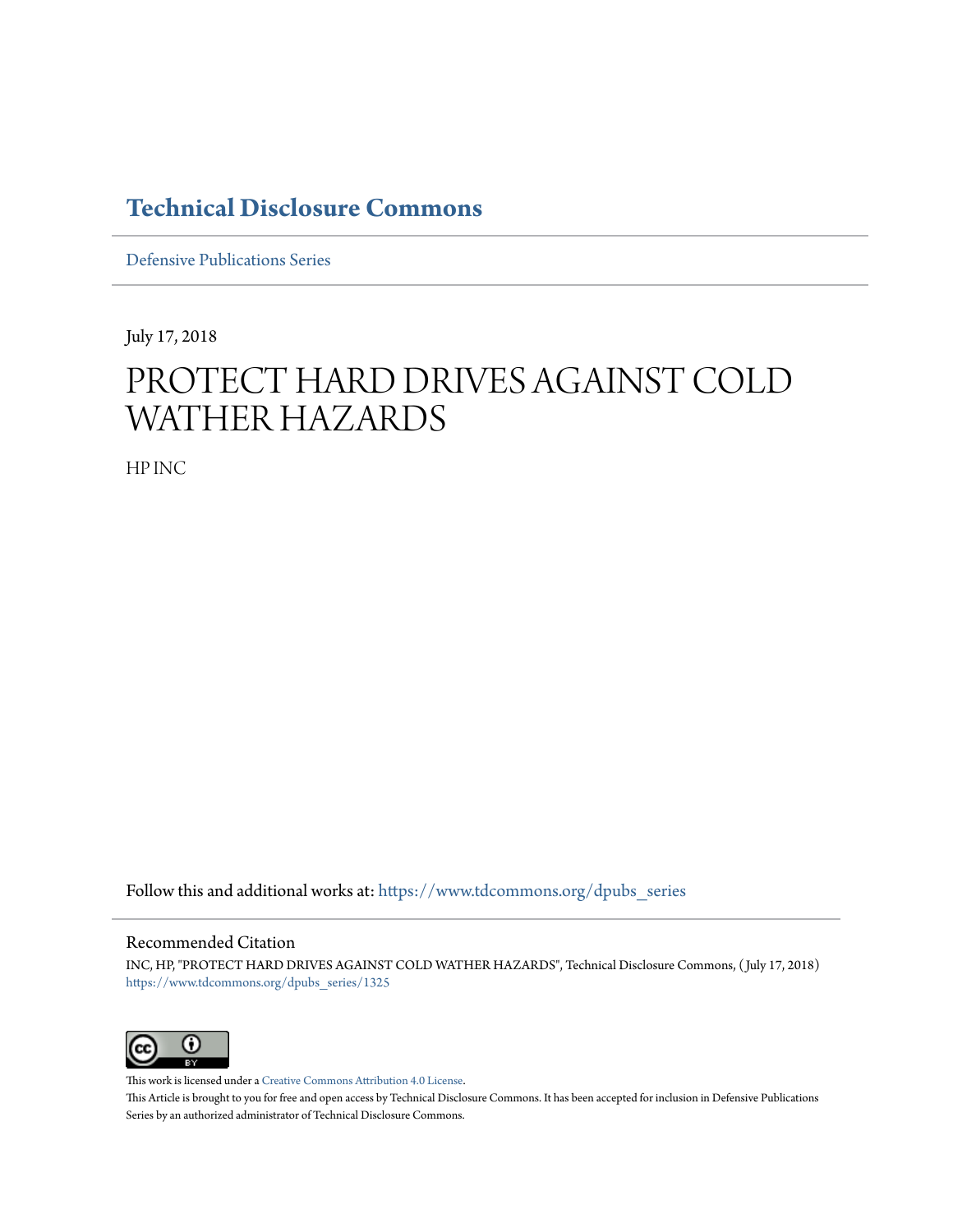## **Protect Hard Drives Against Cold Weather Hazards**

Regular laptops have been designed to work within a safe temperature range - normally 10 - 35 degrees C. This range refers both to optimal usage temperature of the outside environment and the temperature the laptop should be warmed to before using. (Your life in cold environment.) Protecting laptop from cold weather is important and you should know how to protect laptop from cold weather. Hard drive can exist perfectly well in extremely cold temperatures in a nonoperational state. But the issue is when it is made operational -- or spun up. That is where the window of failure opportunity exists. We are developing one solution to protect Hard Drives against cold weather hazards.

By using this solution of protect hard drives against cold weather hazards, you will;

- 1) Protect Hard Drives against cold weather hazards.
- 2) Without heater  $\rightarrow$  (a) No cost addition. (b) No impact system Z height dimension.
- 3) Good user feeling. Palm‐rest area has been kept in relatively warm temperature.

Hard Drives protection solution for cold weather:

Concept:



- (A) Switchable vents module.
	- ‐ Open: Exhaust hot air through vents.
	- ‐ Closed: ‐ Closed: Channeling hot air to stay at system room.
- (B) Micro motor: Controlling switchable vents module.
- (C) Flow channel.
- (D) HDD temp sensor.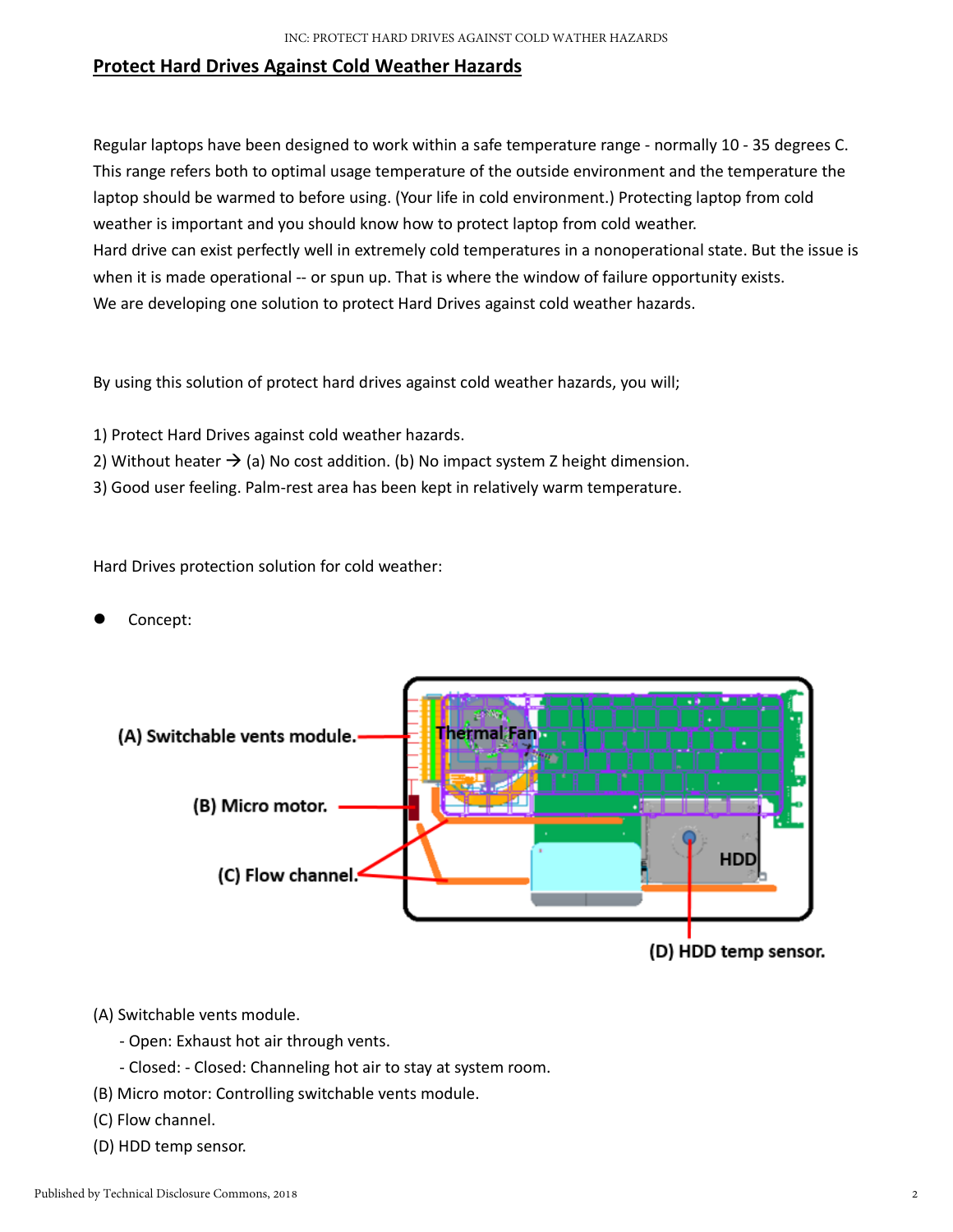Operating principles:

By changing the power settings from power save mode will help keep the laptop warm as it continues to run. Keep CPU in light loading, and keep thermal fan spinning then guide thermal air flow to HDD.

- (1) When end user closed hinge‐up.
- (2) Micro Motor (B) control Switchable vents module (A) into closed mode.
- (3) Hot air will follow Flow channel (C) to HDD area.
- (4) HDD temp sensor (D) will monitor HDD temp. (Let HDD temp stay in 10 ‐ 35 degrees C.)



‐ End user commuting

Micro Motor (B) control Switchable vents module (A) into closed mode.

‐ End user working

Micro Motor (B) control Switchable vents module (A) into open mode.